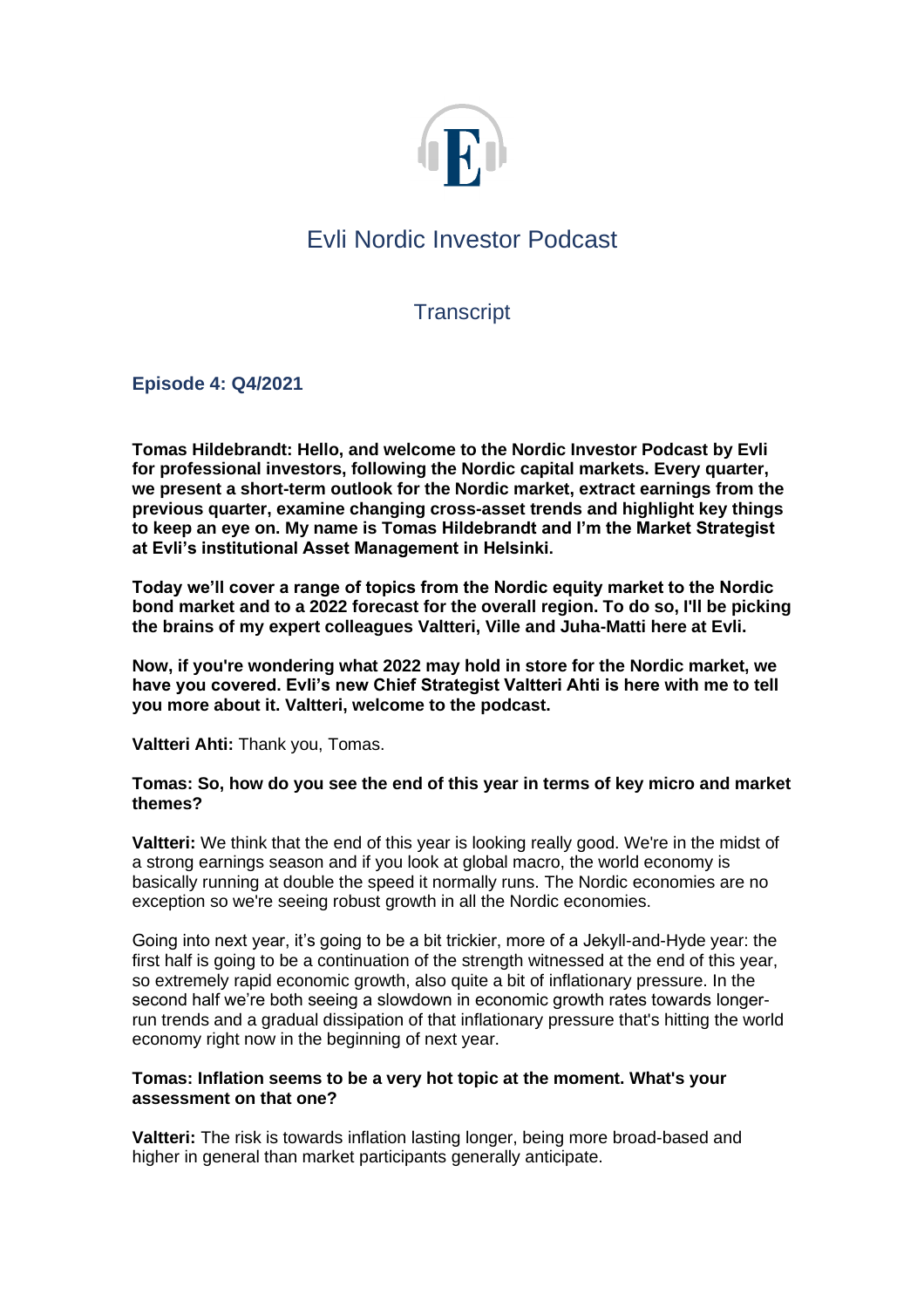**Tomas: This looks a little bit like a stagflationary environment like the 70's. But right now, it seems that the supply side of the economy is not catching up to the demand that we see globally, and what you're saying is that the demand remains strong, and companies are ramping up their production and offering. First prices go up but then competition will take the price to some kind of an equilibrium level again.**

**Valtteri:** That's exactly what I'm saying. Tomas, what would you do if somebody offered on whatever you're selling ten times more than you're charging right now? You'd obviously increase supply, right? Or someone would.

## **Tomas: That's the market economy. How do you think the Nordics are faring in this kind of environment, in this kind of global competition?**

**Valtteri:** The Nordics have performed extremely well, and the reason is that the Nordic economy suffered a far smaller drop in terms of economic activity than the rest of the world and the rest of Europe. That's why our bounceback or growth hasn't been as fast because we just didn't fall as far as others did to begin with.

Furthermore, the Nordic populations are far more vaccinated than most OECD economies. We anticipate there to be a lot less risk in terms of Corona blowback, be that through altered virus strains or mutations. We're looking at a robust growth in essentially all the Nordic economies, in particular in Norway. Sweden is growing rapidly, and Finland is also bouncing back quite nicely. We're even seeing for example the Norges Bank has already raised interest rates and is looking for another interest rate hike. The Nordics look relatively strong in the current environment.

**Tomas: So in essence and to conclude, the global outlook is positive. We have some headwinds with inflation at the beginning of the year, but looking further on, the pressure should abate, and the growth should continue at a good pace overall.**

**Valtteri:** That's an excellent summary, yes.

**Tomas: Good. Thank you, Valtteri, for joining the podcast today and thanks for your insights.**

**Valtteri:** Thanks, Tomas.

\*\*\*

**Tomas: My second guest today is Ville Tiainen, Evli's Nordic Equities Fund Manager. You listeners remember him from our podcast last spring. Welcome, Ville.**

**Ville Tiainen:** Thanks, Tomas, nice to be here again.

**Tomas: There has been quite many IPOs throughout the whole year, bringing new companies to the market. What's behind this phenomenon and what's behind this strong interest?**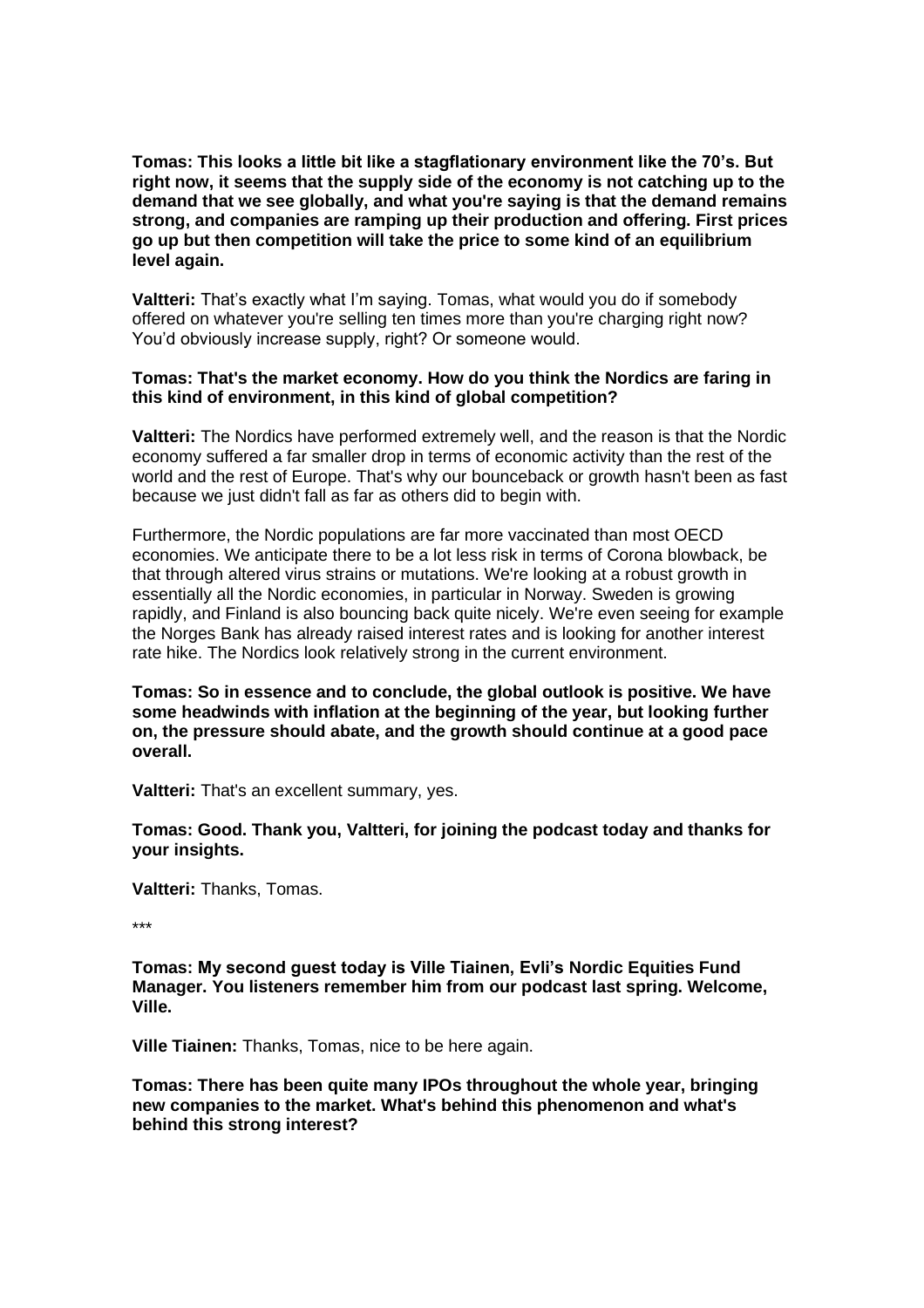**Ville:** That is an excellent question. If I need to name one theme that I would remember from this year in the Nordics, that is definitely the IPOs, especially both in Finland and Sweden which are our team's focus markets. I'd guess that the main driver behind the listing activities is the excess liquidity and resulting elevated multiples that we've been seeing during the last couple of years at least.

Naturally some of these offerings might have been postponed from last year due to covid-19 but especially in Sweden, to answer your question, the structural factors play an important role. It's kind of impossible to pinpoint one single factor driving this phenomenon, but I'm inclined to believe that Sweden or Swedes have above-average willingness to take risks, they are more opportunist when it comes to growing businesses and trying new things. What I think is the most important thing is that the country for some reason has a unique ecosystem where in addition to traditional bigticket institutional investors there are smaller professional investors that provide capital and liquidity for these aspiring younger companies. Maybe one anecdotal evidence is that according to Bloomberg, Sweden's capital Stockholm has bred more unicorns per capita than any other region in the world, save for Silicon Valley. So there's something really special in Sweden and especially in the small and mid-cap segment when it comes to listed equities.

#### **Tomas: Could you describe what kind of companies are getting listed at the moment? Is it some specific sectors or what kind of names and companies are coming to the market?**

**Ville:** I would say that both in Sweden and Finland there is not one single sector or kind of business type.

# **Tomas: So it's broad-based?**

**Ville:** It's really broad-based, especially in Sweden. We have seen more than a hundred IPOs year-to-date, with different sizes and different sectors. And in Finland, we've seen almost 20 IPOs. So it's really broad-based both in Finland and in Sweden.

## **Tomas: That's interesting. Traditionally the Nordics are well known for their cyclical nature. Is this still the case and looking forward, are we able to continue balancing between cyclical and defensive themes during the next year?**

**Ville:** Yes, that's a great question once again and we get that often. On index level the Nordic markets are, excluding Denmark, slightly tilted towards cyclical sectors. But still in Finland and Sweden we see many good defensive names, if it were the case we would like to overemphasize or overweight those in our portfolios. But there are numerous companies in these more defensive sectors that we can utilise in our portfolios.

#### **Tomas: Would you say that the newcomers to the market, those IPO companies, are typically growth companies or what kind of characteristics would you put on them?**

**Ville:** Naturally the vast majority of those companies are growth oriented, I would say. Of course, there's been some of these more mature cases where the expected growth rates are somewhere in the mid-single digits or something like that. But a vast majority of those cases are growth companies.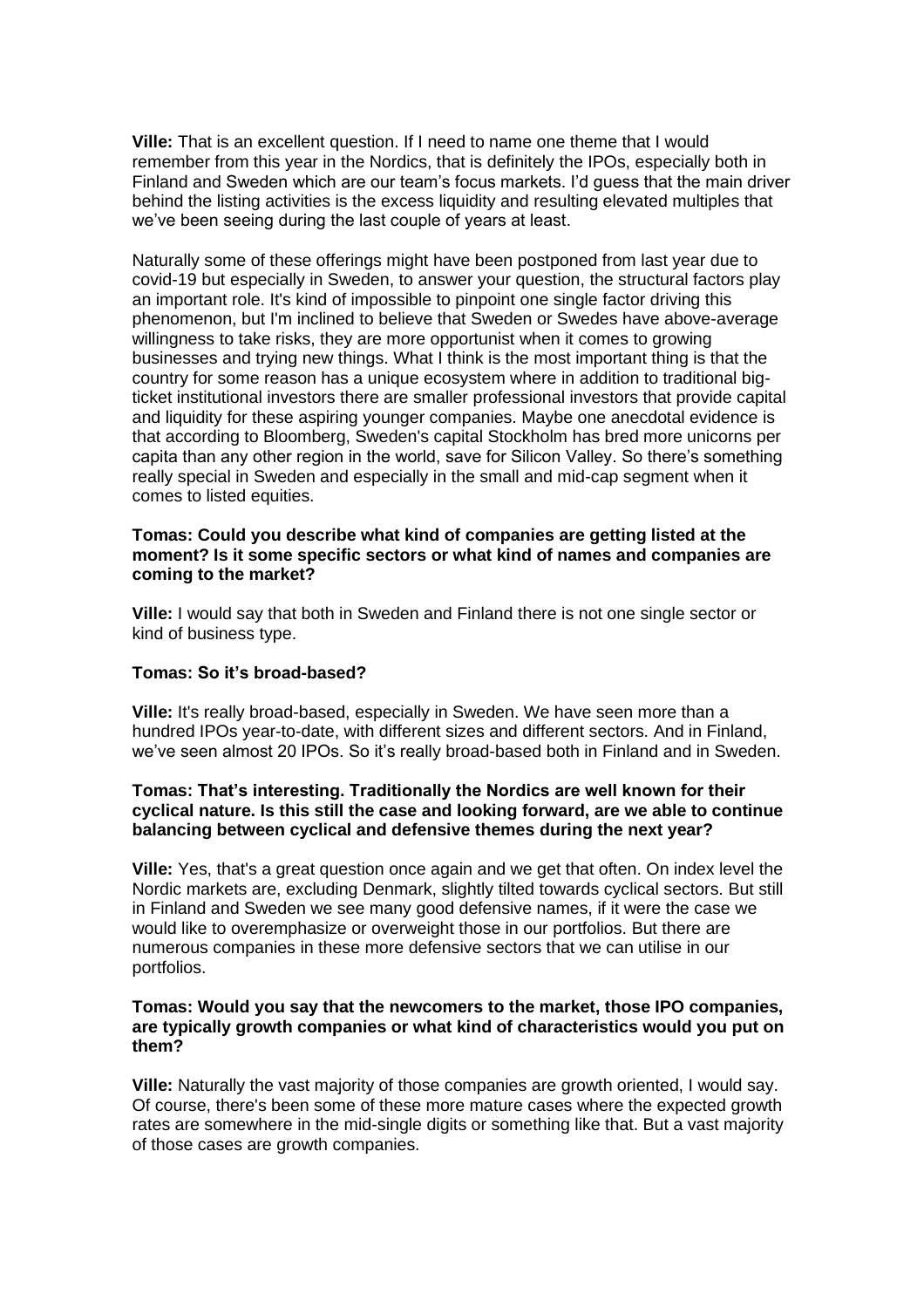## **Tomas: So basically, with the diversified portfolio you get a little bit of all themes in the Nordics?**

**Ville:** Yes, exactly.

## **Tomas: So how is it if we're looking at the outlook for next year? How do you think it will differ from this year?**

**Ville:** When I was doing my due diligence before the podcast, I checked what the pundits and strategists were saying at the end of last year about the outlook for this year, and now what I just heard Valtteri saying, the big picture seems to be more or less the same, of course apart from the inflation expectations. I'll buy the base scenario that Valtteri just pictured, but maybe one differentiating factor is the earnings revisions trend that we are watching closely on the market level and of course on the company level. The earnings revision trend for 2021 earnings has remained positive but has turned negative for 2022 earnings. That is something we're of course watching closely.

But to be honest, of course I understand that the macro backdrop is important but still, and this is something we were talking about with portfolio manager Janne Kujala before I came here, that even though you'd get the the big picture right, the macro picture right, and do the stock picking based on that picture, you might get the stock picking part totally wrong. It is important to be mindful about the economic outlook and the macro backdrop, but still we focus on the company level fundamentals and the stock level price action.

## **Tomas: If we reflect on Valtteri's part: the growth outlook is good, there are some inflationary concerns which could lead to some cost pressures at companies but if companies are flexible, if they are able to adapt, they should fare in this kind of environment.**

**Ville:** Yeah, and especially the companies that have the pricing power should fare well. And this kind of inflationary environment shows which companies have that kind of power. And of course that speaks really big things about those companies that have and those that don't have the pricing power.

#### **Tomas: Great. So now my final question to you: If you could name just one key thing that investors should look out for in 2022 when it comes to the Nordic markets, what would it be?**

**Ville:** I would still stress the IPO market and be mindful about the quality and valuation of the upcoming IPOs since what we have heard from our brokers from both from Sweden and Finland, the IPO pipeline looks pretty solid or pretty stuffed for the end of this year and the beginning of next year. Though the average offer-to-date returns have been pretty solid both in Finland and in Sweden during this year, the market has cooled down in Sweden during October. So the average returns or offer-to-date returns especially in Sweden for IPOS that have been made during October have turned negative. That is something that I would focus on during next year. IPOs will continue, we believe, both in Finland and Sweden, but I would be more mindful about the quality and valuation of the upcoming IPO candidates.

## **Tomas: Quality and valuation. Thank you, Ville. It was nice that you were here, thanks for your participation.**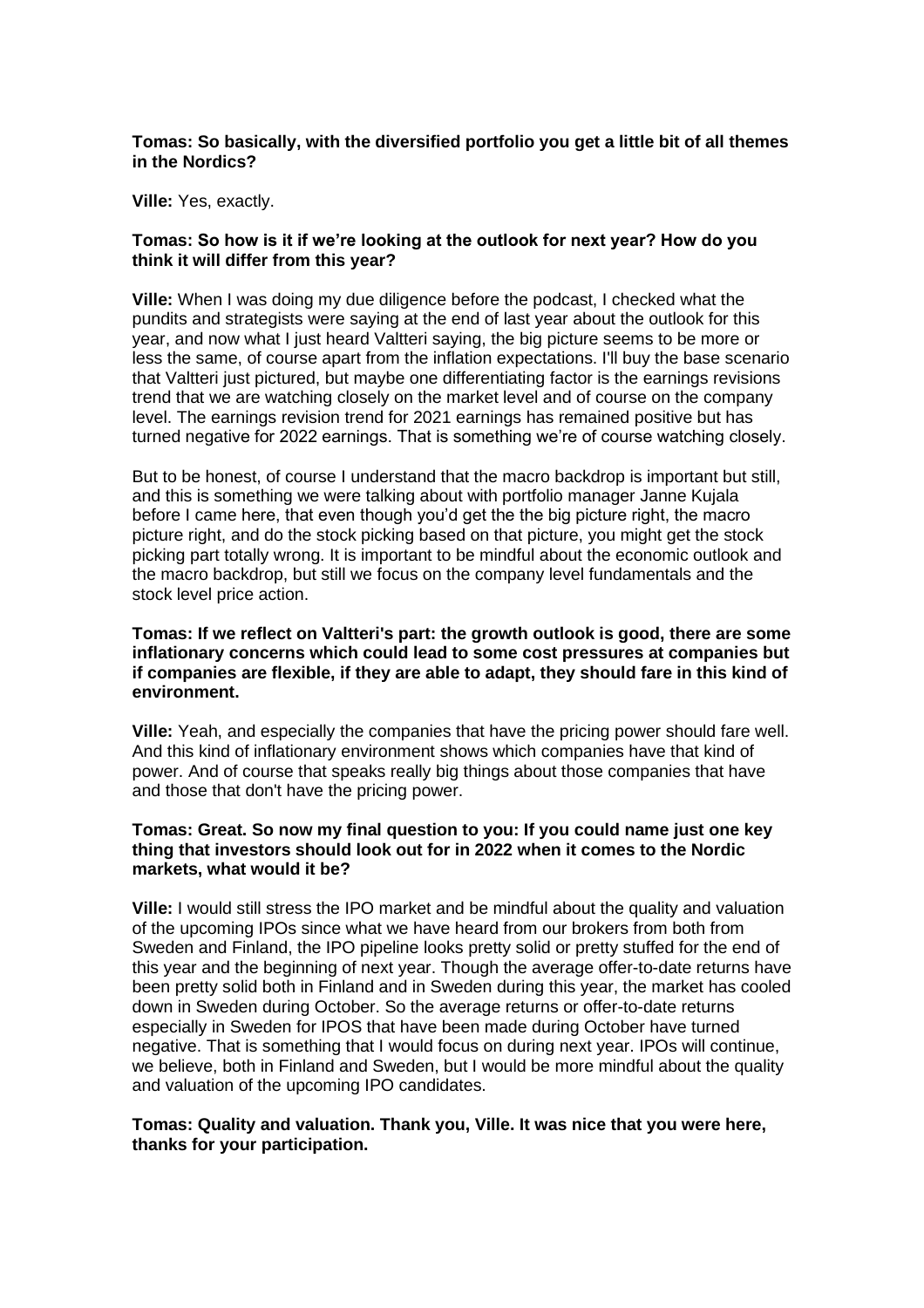**Ville:** It's always a pleasure, thank you.

\*\*\*

## **Tomas: My final guest today is Juha-Matti Pukka, our head of fixed-income funds and Nordic Bond specialist. Welcome to the podcast, Juha-Matti.**

**Juha-Matti Pukka:** Happy to be here, thanks for having me.

**Tomas:** Let's drive right into it. How has 2021 been for the Nordic bond market?

**Juha-Matti:** 2021 so far has been very good for the Nordic corporate bond market. Investor demand for the asset class has been very good and it's been increasing. Also, the performance has been stable and very good. The secondary market demand is very, very high, so it's been a very difficult market to buy. And the primary market has been a little bit under our estimate when it comes to the primary market activity. Structurally the demand for paper has been much bigger than the supply of new bonds to the market so that's very good for the secondary market performance and also for our corporate bond portfolio performance.

## **Tomas: Liquidity driven.**

**Juha-Matti:** Liquidity driven, indeed.

# **Tomas: Ville told us previously that quality and valuation are key in the equities. Is it the same thing in bonds?**

**Juha-Matti:** Definitely. If you think about the Nordic corporate bond market, it's a very unique combination of very strong fundamentals and attractive levels when it comes to yield spreads. You have to accept the fact that the majority of the companies are unrated but if you're comparing the credit fundamentals of Nordic unrated companies to the rated peers in the European market, you're getting quite a bit of excess yield for your investments. I will say again, the companies, the credit fundamentals and the valuations are quite unique in the Nordic market.

# **Tomas: Looking at the developments among issuers, how have the issuing companies been behaving this year?**

**Juha-Matti:** The issuing companies have been continuing to beef up the balance sheets. They have been doing this ever since the 2020 pandemic drawdown. That was a big shock for the companies, and they started to focus on the cash flow to defend the balance sheet and trying to get the business running while you get all these containment measures that are putting some limits on doing business.

The companies have been doing a great job and we are expecting this to continue also during next year also. The companies have been active, they have been refinancing the upcoming maturities while the funding is very cheap to obtain from the capital markets. So the companies have been issuing new bonds and refinanced the next twothree-year maturities, pushing the wall of maturities much longer. Also, they have been taken off the big spikes in the maturity profiles.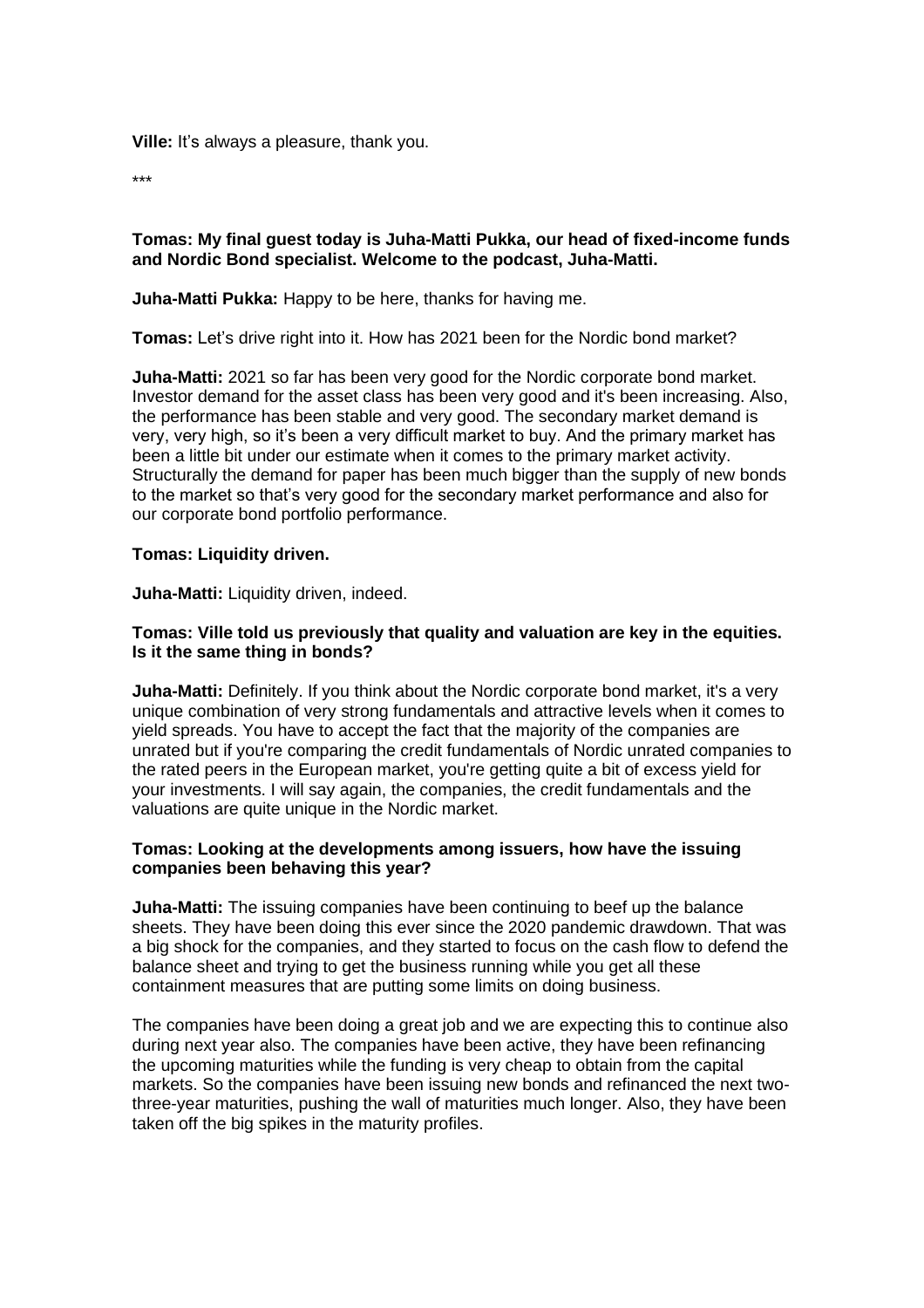## **Tomas: One growing theme has been the floating-rate notes and growing supply and demand in them. Tell us a little more about that.**

**Juha-Matti:** It's very good that you mentioned that. I'm jeopardising the use of the word unique here again, but it's a unique feature of the market that there's such a big amount of new bonds issued in floating rate format. Outside of the Nordic region, not that many companies are doing that, but in the Nordic region, I would say half of the companies are issuing floating rate notes. That's giving you a good protection from the rate volatility we are seeing now.

Going into 2022, the inflation picture is quite difficult to paint. Valtteri was talking about how we are expecting things to go. But the investor sentiment is changing very fast, and we have seen in 2021 a lot of volatility when it comes to the longer end of the curve in the yield market and the rates market. So having a floating rate note in your portfolio is actually giving you stability, and you are taking the credit risk and you are taking advantage of yield spreads tightening. But at the same time, you don't have to go longer in duration and you can stay invested but keep the duration low.

## **Tomas: And most probably the central banks will tighten their monetary policies during next year.**

**Juha-Matti:** Yes, except for the ECP. I think Norges Bank already did; Riksbank in Sweden is also maybe going to do it. So having Swedish krona and Norwegian krone investments invested in floating rate formats is giving you protection from the rate hikes, too.

## **Tomas: So now we talked about what's in store for the Nordic market but how about a few words about Evli's funds?**

**Juha-Matti:** The Nordic market has been very good for us once again. We have a great exposure to the Nordic market in various portfolios when it comes to pan-European products or even the dedicated Nordic funds. We have been really enjoying the good performance in the Nordic region. So we continue to see the Nordic market as a very attractive source for alpha in 2022. Especially I like the fact that the market has been very stable, and the performance has been quite predictable.

We are coming with a lag to the European market for the broader corporate bond markets. So after the rally in 2021 in the broad markets, the Nordic market has been sort of left behind and there's a lot of room to perform from here.

Also, I was mentioning the fact that in the Nordic market you need to know the fact that when you're invested in unrated bonds you're getting some additional yield. That's about 50 to 150 basis points of extra yield you're getting for your investments. The additional spread on top of the market that is already quite tight, that's actually a significant part of the overall yield spread. So for us, it's a very low-hanging fruit to be investing in, and I think going into 2022 we are seeing an increasingly high demand from the non-traditional investors in the Nordic region.

**Tomas: Great. We're now coming to the end of our podcast. My last question to you is the same as to my colleagues: What would be the one key thing that our listeners should know about the Nordic Market in 2022?**